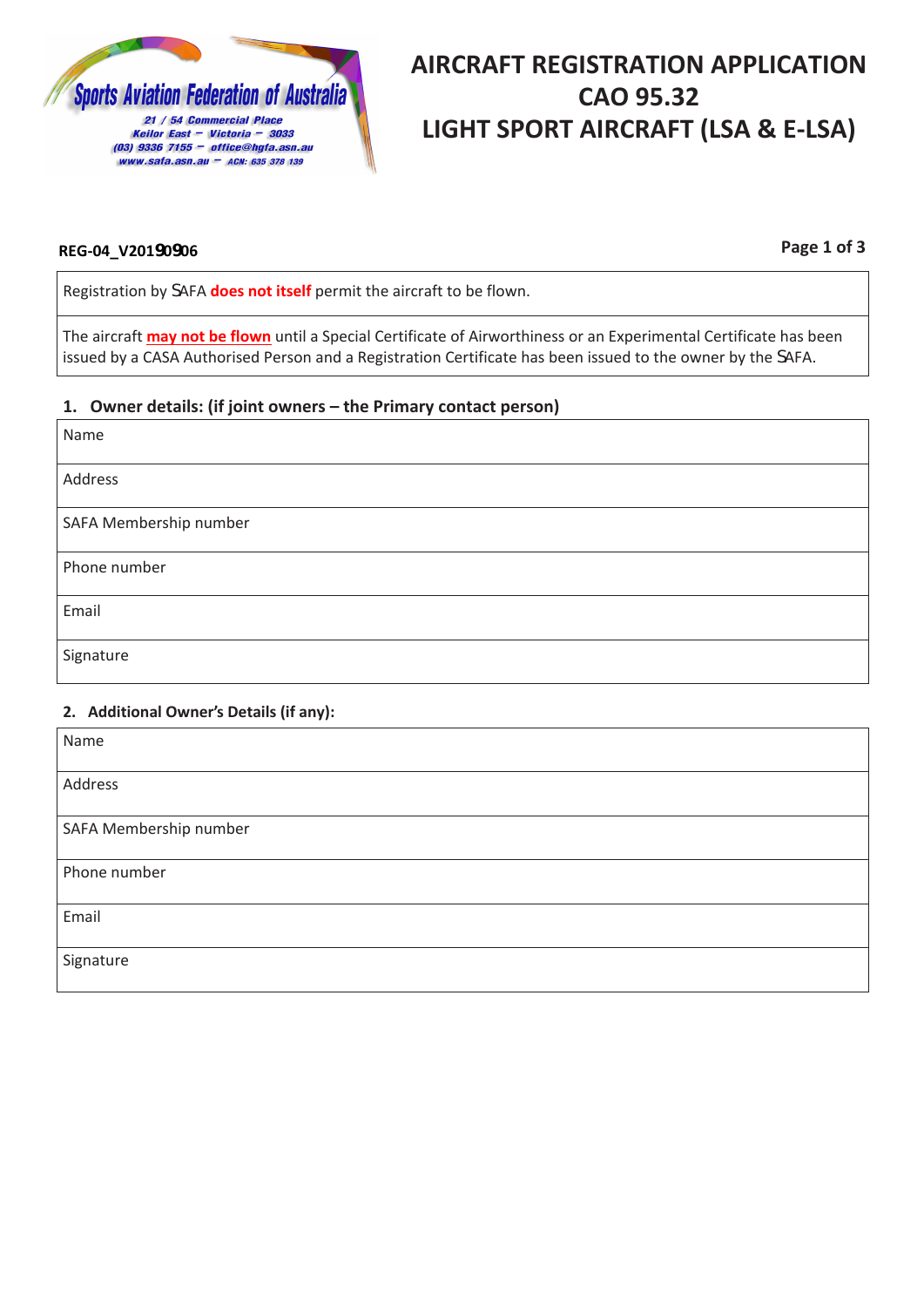

#### **AIRCRAFT REGISTRATION APPLICATION CAO 95.32 LIGHT SPORT AIRCRAFT (LSA & E-LSA)**

# **Page 2 of 3 3. Aircraft details:**

| Make                                                   |                 |         | Model                                 |       |
|--------------------------------------------------------|-----------------|---------|---------------------------------------|-------|
| Serial number                                          |                 |         | Previous registration number (if any) |       |
| 95.32 wing model                                       |                 |         | 95.32 wing serial number              |       |
| Total airframe hours                                   |                 |         | Number of seats                       |       |
| Engine manufacturer                                    |                 |         | Engine model                          |       |
| Engine serial number                                   |                 |         | Engine power                          | hp/kw |
| Displacement                                           | (cc/ci)         |         | Stroke (2 / 4)                        |       |
| Engine total time                                      |                 |         | Propeller total time                  |       |
| Propeller manufacturer                                 |                 |         | Propeller serial number               |       |
| Propeller Diameter                                     | (cm/in) X Pitch | (cm/in) | Propeller number of blades            |       |
| Reduction drive type                                   |                 |         | Reduction drive ratio                 |       |
| Aircraft stall speed (in landing configuration)<br>kts |                 |         |                                       |       |
| Aircraft empty weight                                  | kg              |         | Aircraft Max Take-Off Weight          | kg    |
| <b>BRS</b> make:<br>model:                             |                 |         | <b>BRS</b> serial number              |       |
| BRS pack date                                          |                 |         |                                       |       |

## **LSA (CAO 95.32 Clause 1.2) or E-LSA (CAO 95.32 Clause 1.3) DETAILS:**

| Production (factory) built ? $\Box$ YES<br>$\overline{\phantom{a}}$ $\overline{\phantom{a}}$                                                                                                          | $\perp$ $\vee$ PS<br>Non compliant Production LSA ?<br>NΩ<br>(Experimental) |  |  |  |
|-------------------------------------------------------------------------------------------------------------------------------------------------------------------------------------------------------|-----------------------------------------------------------------------------|--|--|--|
| Kit built? (Experimental) $\Box$ YES<br>$\Box$ NO                                                                                                                                                     |                                                                             |  |  |  |
| Is the Statement of Compliance? (CASA FORM 681)<br>attached to this application?                                                                                                                      | <b>YFS</b><br>∣ N∩                                                          |  |  |  |
| <b>NO FLIGHT</b> is to take place until a SAFA Registration Certificate is issued and a Special Certificate of Airworthiness<br>or an Experimental Certificate is issued by a CASA Authorised Person. |                                                                             |  |  |  |